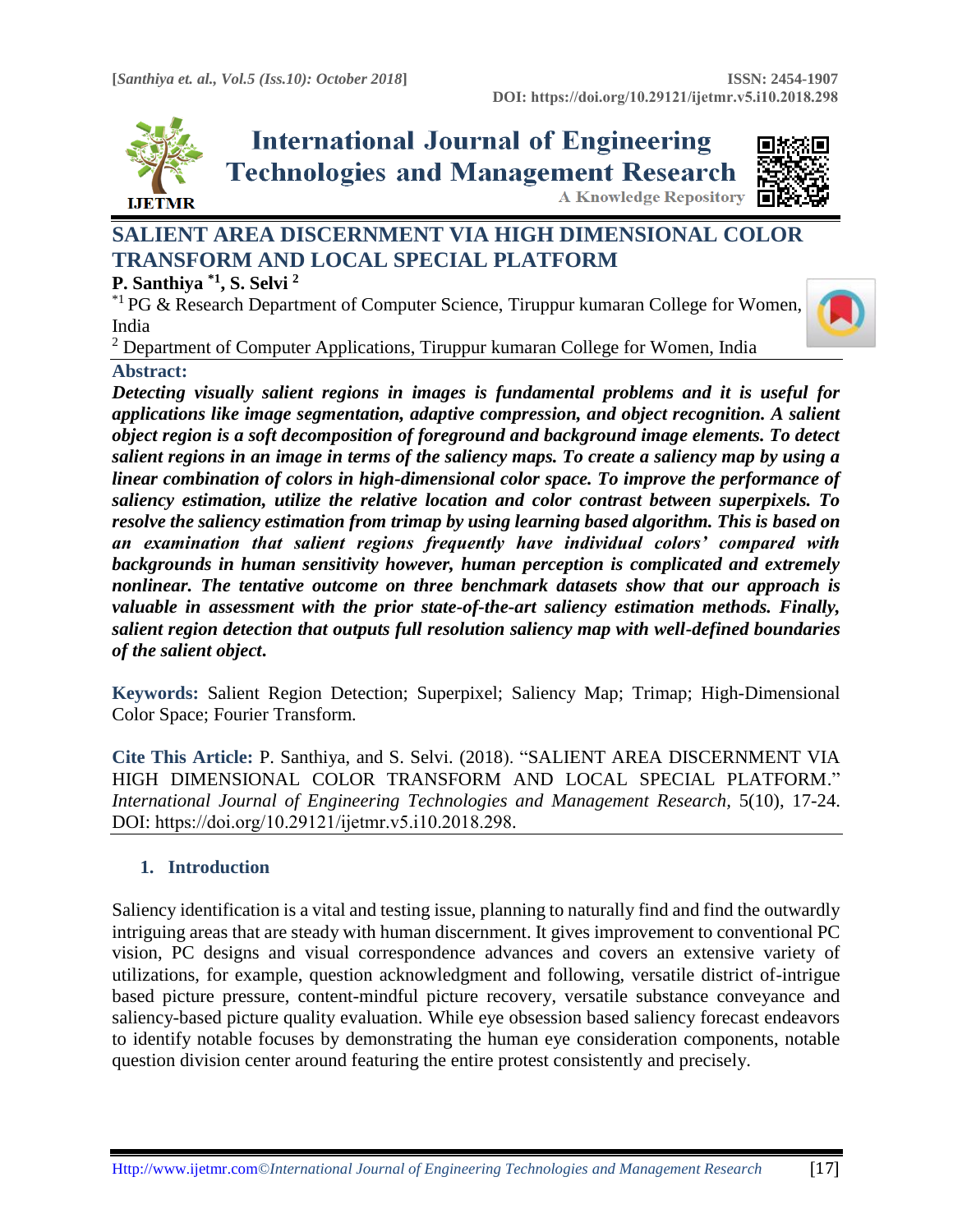# **1.1. Salient Region Detection**

Recognizing outwardly striking areas is helpful in applications, for example, protest based picture recovery, versatile substance conveyance versatile locale of-intrigue based picture pressure, and keen picture resizing. We distinguish notable districts as those areas of a picture that are outwardly more prominent by prudence of their appear differently in relation to regard to encompassing locales. Comparative meanings of saliency exist in writing where saliency in pictures is alluded to as nearby differentiation. Technique for discovering notable districts utilizes a difference assurance channel that works at different scales to produce saliency maps containing "saliency esteems" per pixel. The oddity of our methodology lies in discovering great saliency maps of indistinguishable size and goals from the info picture and their utilization in portioning entire items. The technique is successful on an extensive variety of pictures including those of depictions, video edges, and pictures containing commotion.

# **1.2. SUPERPIXEL**

Superpixel delineate many wanted properties:

- It is computationally effective: it diminishes the unpredictability of pictures from countless pixels to just a couple of hundred superpixels.
- It is additionally productive: pairwise requirements between units, while just for nearby pixels on the pixel-network, would now be able to show any longer range associations between superpixels.
- The superpixels are perceptually significant: each superpixel is a perceptually steady unit, i.e. all pixels in a superpixel are in all probability uniform in, say, shading and surface.
- It is close entire: in light of the fact that superpixels are aftereffects of an over division, most structures in the picture is rationed. There is almost no misfortune in moving from the pixel-network to the superpixel delineate.

# **1.3. TRIMAP Segmentation**

Computerized tangling comprises in separating a closer view component from the foundation. Standard strategies are introduced with a trimap, a segment of the picture into three districts: a positive forefront, a clear foundation, and a mixed area where pixels are considered as a blend of closer view and foundation hues. Recouping these hues and the extent of blend between both is an under-compelled backwards issue, delicate to its introduction: one needs to indicate an exact trimap, leaving undetermined as couple of pixels as could be expected under the circumstances. To start with, we propose another division plan to remove a precise trimap from only a coarse sign of some foundation as well as closer view pixels.

# **2. Literature Review**

# **2.1. SLIC SUPERPIXELS**

R. Achanta, A. Shaji, al., [1] has proposed superpixels are ending up progressively well known for use in PC vision applications. In any case, there are couple of calculations that yield a coveted number of standard, smaller superpixels with a low computational overhead. We present a novel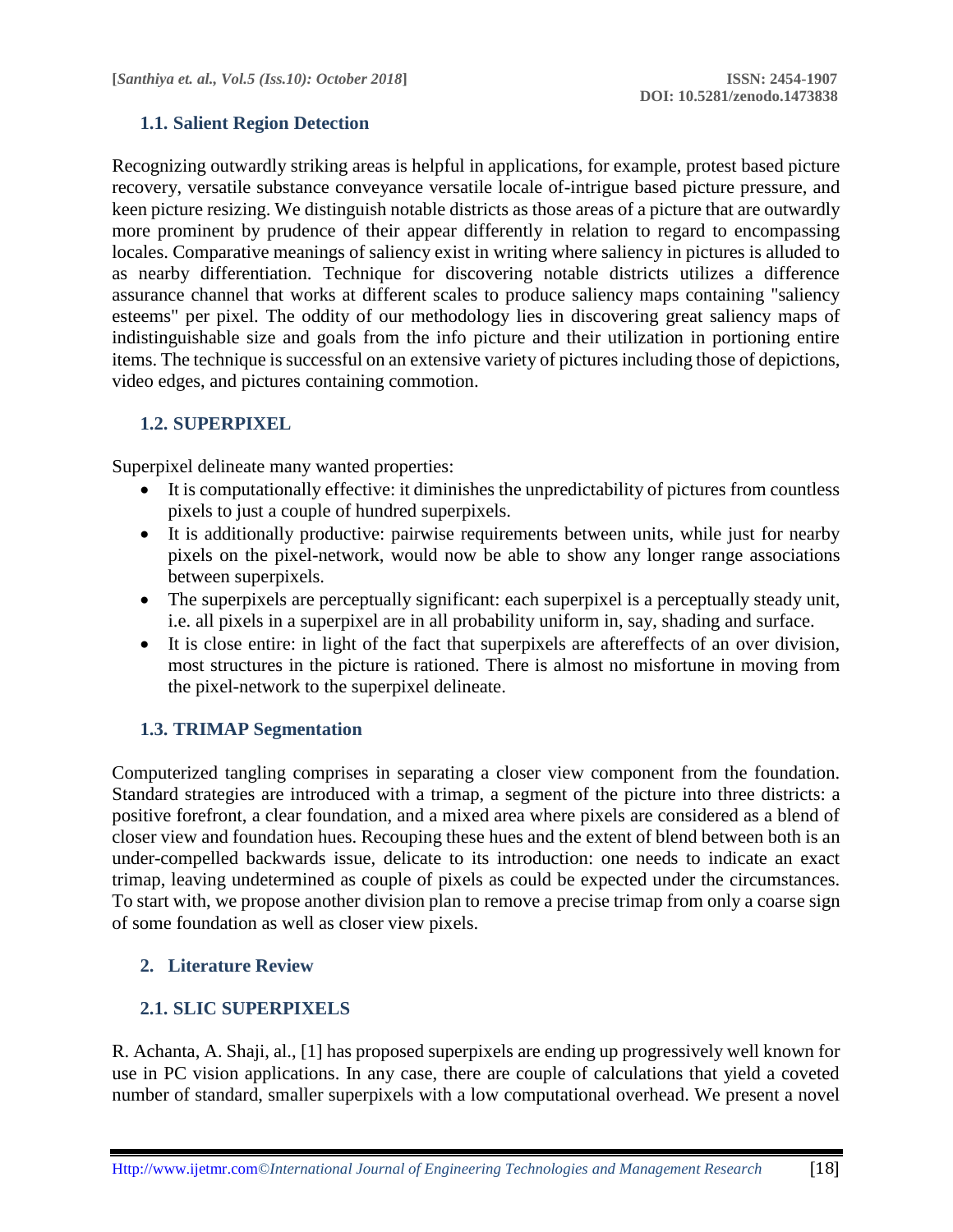calculation that bunches pixels in the consolidated five-dimensional shading and picture plane space to productively create minimized, about uniform superpixels. Tragically, most best in class superpixel strategies don't meet every one of these necessities. As we will illustrate, they regularly super from a high computational cost, low quality division, conflicting size and shape, or contain various hard to-tune parameters.

#### **2.2. High-Dimensional Shading Change for Saliency Identification**

J. Kim, D. Han, al., [2] has proposed to acquaint a novel strategy with consequently recognize remarkable areas of a picture by means of high dimensional shading change. Our primary thought is to speak to a saliency guide of a picture as a straight mix of high-dimensional shading space where remarkable locales and foundations can be particularly isolated. By mapping a low dimensional RGB shading to a component vector in a high-dimensional shading space, we demonstrate that we can directly isolate the notable locales from the foundation by finding an ideal straight blend of shading coefficients in the high-dimensional shading space. Our high dimensional shading space fuses different shading portrayals including RGB (Red, Green, Blue), CIELab, HSV (Hue Immersion Esteem) and with gamma adjustments to advance its agent control.

#### **2.3. Protest Recognition: A Benchmark**

A. Borji, M.- M. Cheng al., [4] has proposed a few remarkable protest identification approaches have been distributed which have been surveyed utilizing distinctive assessment scores and datasets bringing about error in model examination. This requires a methodological system to analyze existing models and assess their upsides and downsides. We investigate benchmark datasets and scoring systems and, out of the blue, give a quantitative correlation of 35 cutting edge saliency recognition models. We locate that a few models perform reliably superior to the others. Saliency models that expect to anticipate eye obsessions perform bring down on division datasets contrasted with remarkable question discovery. This issue in its substance is a division issue however marginally contrasts from the conventional general picture division.

# **2.4. Local and Global Patch Rarities for Saliency Detection**

A. Borji and L. Itti al., [16] has proposed to present a saliency show dependent on two key thoughts. The first is thinking about nearby and worldwide picture fix rarities as two corresponding procedures. The second one depends on our perception that for various pictures, one of the RGB and Lab shading spaces beats the other in saliency location. We propose a structure that estimates fix rarities in each shading space and consolidates them in a last guide. For each shading channel, first, the info picture is divided into non-covering patches and afterward each fix is spoken to by a vector of coefficients that straightly remake it from a took in lexicon of patches from regular scenes. Next, two proportions of saliency (Local and Global) are computed and intertwined to demonstrate saliency of each fix. Worldwide saliency is the opposite of a fix's likelihood of occurring over the whole picture.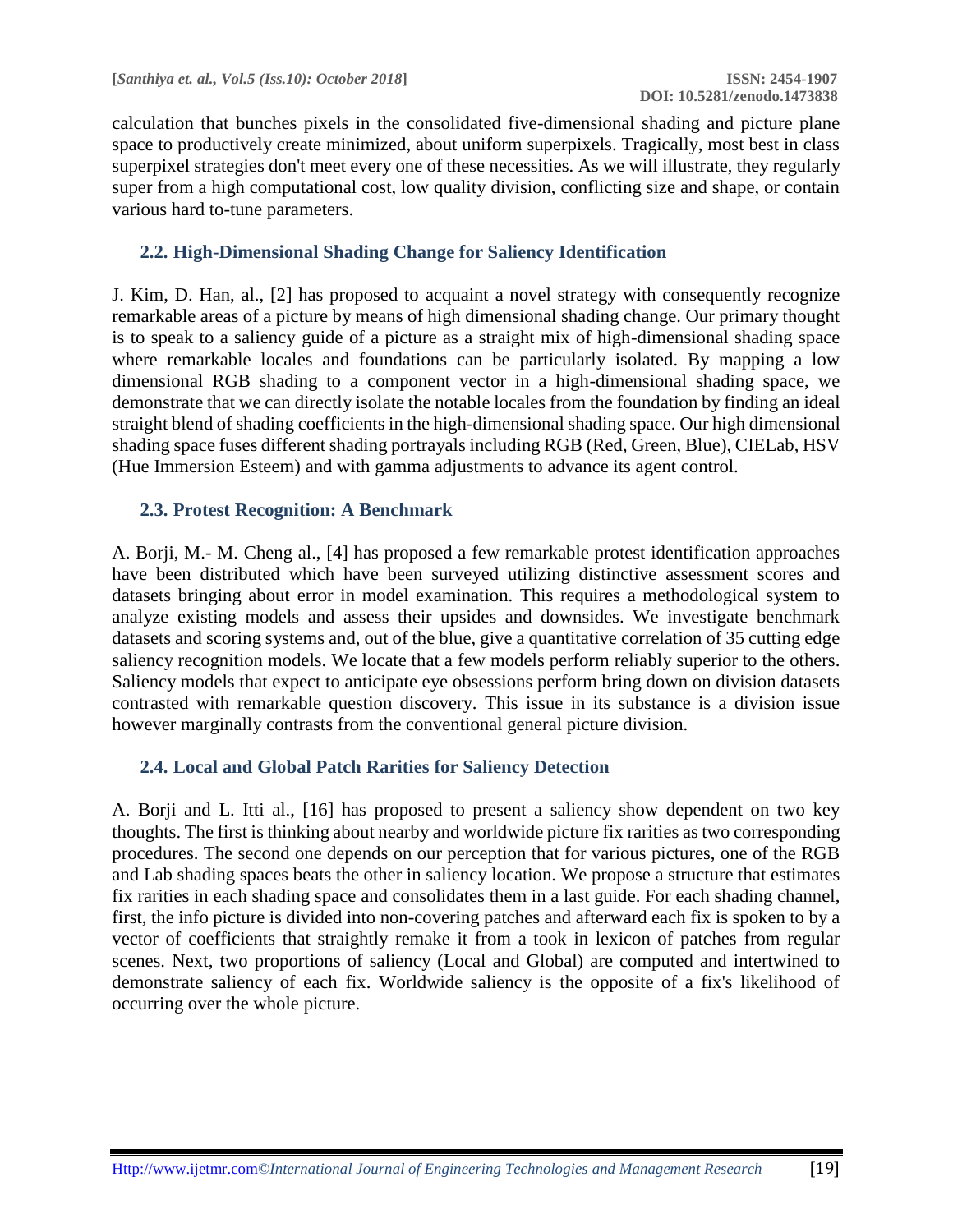# **3. Proposed Methodology**

Another structure for saliency calculation dependent on unearthly area is proposed in this paper. The calculation utilizes the band-pass separating in Fourier Transform (FT) space with a few data transfer capacities that can speak to mindful districts on the picture. The higher the data transmission the more surface level saliency can be found, and with the littler transfer speeds at higher recurrence edges or corners can be recognized on the picture. In this paper, surface portrayals are given higher weights to make consistency on the identified notable districts.

# **3.1. Color Space Transform**

A shading space is a particular association of hues. A few shading spaces are in wide utilize, including Tone Immersion Power (HSI), YUV and Red Green Blue (RGB). Shading space transformation is the interpretation of the portrayal of a shading starting with one premise then onto the next.



Figure 1: Color Space Transformation

Figure 1: (top) example RGB shading picture, (a)1st,2nd and third lines are tint, immersion and esteem, (b) first, second, and third lines are power and two shading chromatic channels, (c) first, second, and third lines are luminance and two shading chromatic channels, (d) first, second, and third columns are force and two shading chromatic channels individually.

# **3.2. Saliency Guide Calculation**

After the shading change, like the SR in [7], Fourier change is connected to each channel of the information to acquire adequacy and stage range as in Equation  $(1)$  and  $(2)$  beneath [7]: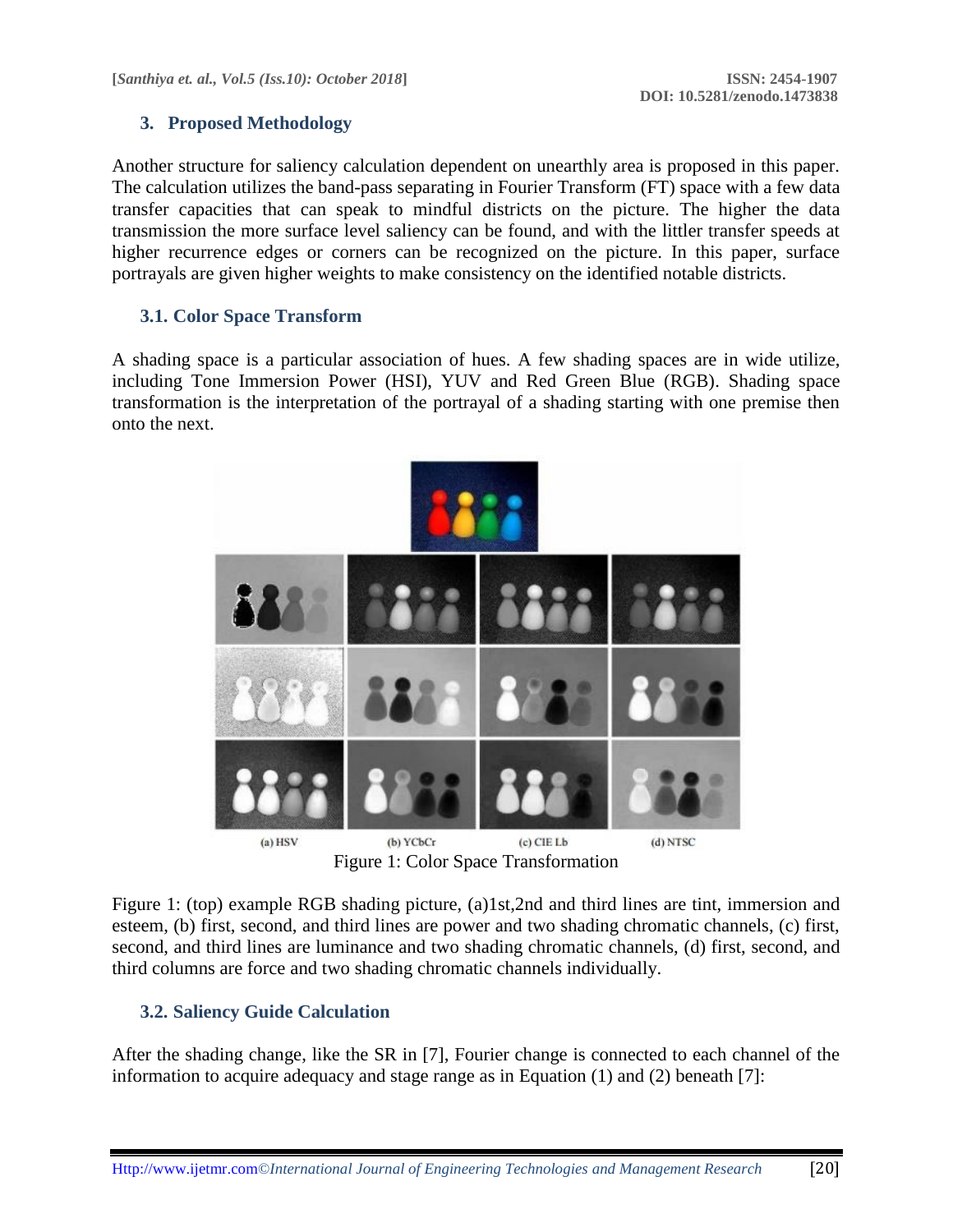$$
A^{c}(f) = \log(\Re(F[I^{c}(x)])))
$$
\n
$$
P^{c}(f) = \Im(F[I^{c}(x)])
$$
\n(1)

where c is the shading channels the info shading space information,  $A^c$  (f)and  $P^c$  (f) are the logabundance and stage spectra of each channel from picture  $I^{\wedge}C$  (x)by performing FT task F[.],R(.) is the greatness count of the Fourier change acquired from  $I^c$  (x), $I(.)$  yields the stage range from edge between the genuine and nonexistent estimations of unearthly information.

At that point, the remarkable component maps speaking to the mindful areas can be computed as in Equation (3) with IFT like the SR [7]. Along these lines, we can have mindful band-pass districts as underneath:

$$
M_r(x) = \frac{\sum_{c} F^{-1} \left[ exp\left(T_r(f) * A^c(f) + i * P^c(f)\right) \right]^2}{\eta^r}
$$
 (3)

where  $F^{\wedge}(-1)$  [.] is the opposite FT (IFT),M\_r (x) is the remarkable element outline by applying high-pass channel  $T_r$  (f) on  $A^c$  (f), r is the element delineate  ${0-N}$  that additionally characterizes the span of the low recurrence segments to be alloted zero on  $T_r$  (f) as in the scope of 2<sup> $\gamma$ </sup>r ,N is the most extreme conceivable number of highlight outline (x), and  $\eta^{\gamma}$  is the weighting parameter for each component delineate.

At that point, all these weighted component maps acquired in Equation (3) are combined by expansion to result in the last saliency as in Equation (4).

$$
s(x) = \sum_{r} M_r(x) \tag{4}
$$

where  $S(x)$  is the last saliency that is post-prepared by middle and Gaussian channel for smoothing in which the impact of textural contrasts is higher than the edge based band-pass areas.

With respect to the assessment metric, generally utilized Region Under Bend (AUC) was connected to test information in which higher estimation of the AUC alludes to the better execution for the assessed calculations [9-10]. Proposed saliency display was tried in four diverse shading spaces in which HSV, YCbCr, CIE Lab and NTSC(YIQ) were chosen. Also, every saliency include delineate weight,  $(\eta^{\wedge}r)$ , as in Equation (3). We have set three unique cases for the weighting parameters for every striking element maps M\_r (x) in Equation (3);

- 1) All weights set equivalent, in another way, they are altogether doled out as  $\eta^2 r = 1$  in the principal experiment,
- 2) The second experiment doles out weights as  $\eta$ <sup> $\wedge$ </sup>r = 2r to give higher need to striking component maps with vast data transfer capacity substance.
- 3) The third situation is like second case however pointing significantly higher effect for surface based mindful locales by utilizing  $\eta^T = [e]^T$  as the weights for every saliency highlight maps. Table 1 presents AUC results obtained from the experiments on 1000 image dataset for selected color space models and weighting Equations.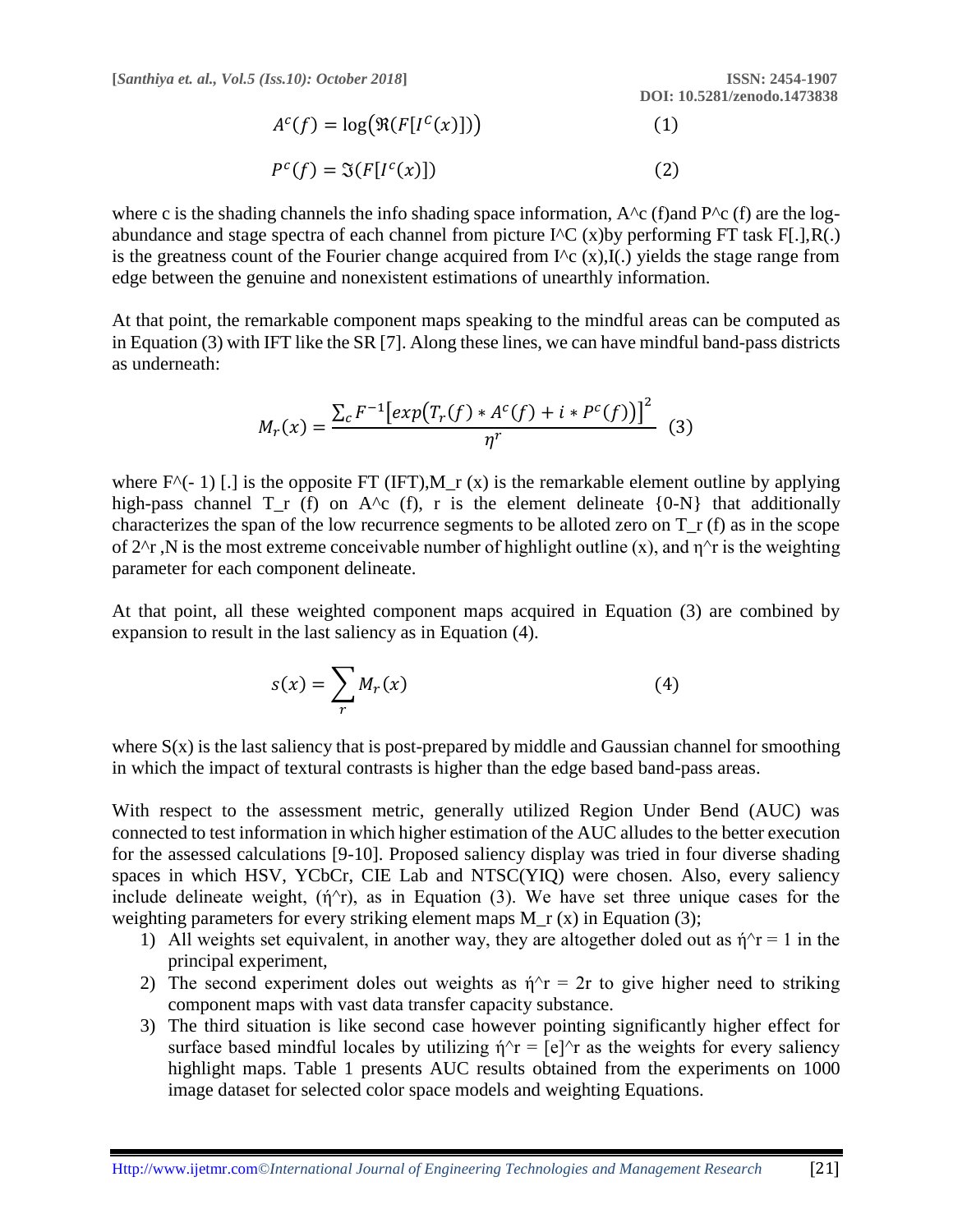| <b>Color Spaces</b> | <b>AUC for Weighting Parameter Equations</b> |                            |                            |  |
|---------------------|----------------------------------------------|----------------------------|----------------------------|--|
|                     | $\mathbf{\dot{n}}^r = 1$                     | $\mathbf{\dot{n}}^r = 2^r$ | $\mathbf{\dot{n}}^r = e^r$ |  |
| <b>HSV</b>          | 0.8237                                       | 0.8448                     | 0.8527                     |  |
| <b>YCbCr</b>        | 0.8634                                       | 0.8705                     | 0.8699                     |  |
| <b>CIE Lab</b>      | 0.8656                                       | 0.8729                     | 0.8780                     |  |
| <b>NTSC</b>         | 0.8812                                       | 0.8889                     | 0.8884                     |  |

| Table 1: Color space & weighting parameter recital valuation of proposed model via AUC |  |  |  |  |  |
|----------------------------------------------------------------------------------------|--|--|--|--|--|
|                                                                                        |  |  |  |  |  |

In addition to the color space and weighting parameter examination the proposed model was also evaluate to a number of state of the art algorithms to reveal the usefulness of salient regions obtained beginning frequency domain elected band-pass regions. For the evaluation saliency models IT [5], MZ [6], SR [7], and FT [4] models selected. These models were selected due to the truth that they contain either center-surround variation contrast, or frequency domain based approaches which were compatible with the proposed model.



Figure 2: Sample color images, and saliency maps of IT [5], MZ [6], SR [7], FT [4], and proposed model

In Figure 2, saliency maps are given for the compared models and proposed algorithm with CIE Lab color space and weighting case two of Table 1 since CIE Lab color space is a broadly used color translation algorithm to express the new results of the saliency outputs. Table 2 gives the AUC presentation of the state of the art models from 1000 image dataset.

|  | <b>Saliency Model</b> |                                                 |  |  |  |
|--|-----------------------|-------------------------------------------------|--|--|--|
|  | IT [5]                | $MZ$ [6]   SR [7]   FT [4]                      |  |  |  |
|  |                       | AUC   $0.8028$   $0.7951$   $0.8025$   $0.8198$ |  |  |  |

# Table 2: AUC presentation of state of the art models

It can be seen that proposed model in all cases outperform the existing algorithms regarding the AUC values. Proposed algorithm has the best saliency performance regarding the AUC values with all color space and weighting Equations with respect to compared state of the art algorithms.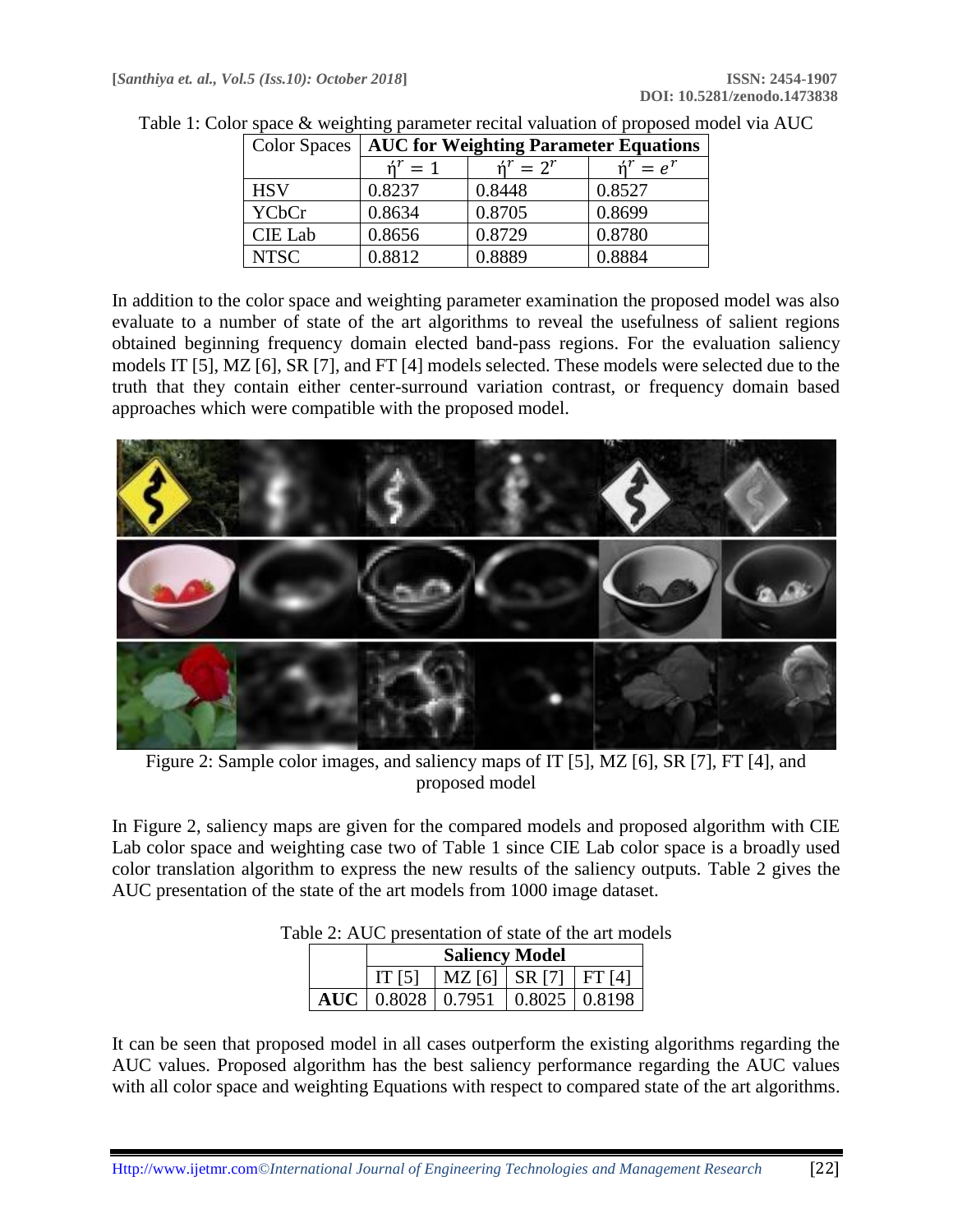## **4. Conclusion**

In this paper, a simple and efficient saliency detection model was introduced which generates salient feature maps from band-pass regions by utilizing Fourier transform. Salient feature maps were jointed in a weighted way where the one with further frequency content, representing the salient texture data, had more result on the final saliency. Exposure of salient regions in images is helpful for object based image recovery and browsing applications. The trimap-learning based approach overcomes the limitations of inaccurate initial saliency classification. As a result, our method achieves high-quality performance and is computationally well-organized in evaluation to the state-of-the art methods. The experiment results point out that, this mixture approach reflects the salient regions in an image more accurately. In the future, weight of the feature maps can be optimized based on the frequency content, and also, bandwidth region and size selection in frequency domain can be improved using image similarity in a top-down manner to increase the overall performance of the proposed model.

#### **References**

- [1] G. Li and Y. Yu, "Deep contrast learning for salient object detection, "in Proc. CVPR, 2016.
- [2] M.-M. Cheng, G.-X. Zhang, N. J. Mitra, X. Huang, and S.-M. Hu, "Global contrast based salient region detection," in Proc. IEEE Conf. Comput. Vis. Pattern Recognit. (CVPR), Jun. 2011, pp. 409–416.
- [3] L. Wang, H. Lu, X. Ruan, and M.-H. Yang, "Deep networks for saliency detection via local estimation and global search," in Proc. CVPR, 2015, pp. 3183–3192.
- [4] R. Zhao, W. Ouyang, H. Li, and X. Wang, "Saliency detection by multicontext deep learning," in Proc. CVPR, 2015, pp. 1265–1274.
- [5] R. Zhao, W. Ouyang, H. Li, and X. Wang. Saliency detection by multi-context deep learning. In Proceedings of the IEEE Conference on Computer Vision and Pattern Recognition, pages 1265– 1274, 2015.
- [6] Z. Yan, H. Zhang, R. Piramuthu, V. Jagadeesh, D. De-Coste, W. Di, and Y. Yu. Hd-cnn: Hierarchical deep convolutional neural networks for large scale visual recognition. In Proceedings of the IEEE International Conference on Computer Vision, pages 2740–2748,2015.
- [7] S. Xie and Z. Tu. Holistically-nested edge detection. arXiv preprint arXiv:1504.06375, 2015.
- [8] K. Wang, L. Lin, J. Lu, C. Li, and K. Shi. Pisa: Pixelwise image saliency by aggregating complementary appearance contrast measures with edge-preserving coherence. Image Processing, IEEE Transactions on,24(10):3019–3033, Oct 2015.
- [9] W. Zhu, S. Liang, Y. Wei, and J. Sun, "Saliency optimization from robust background detection," in Proc. CVPR, 2014, pp. 2814–2821.
- [10] Y. Li, X. Hou, C. Koch, J. M. Rehg, and A. L. Yuille, "The secrets of salient object segmentation," in Proc. CVPR, 2014, pp. 280–287.
- [11] K. Simonyan and A. Zisserman. Very deep convolutional networks for large-scale image recognition. arXiv preprint arXiv:1409.1556, 2014.
- [12] J. Mairal, F. Bach, and J. Ponce, "Sparse modeling for image and vision processing," arXiv preprint arXiv:1411.3230, 2014.
- [13] J. Kim, D. Han, Y.-W. Tai, and J. Kim, "Salient region detection via high-dimensional color transform," in Proc. IEEE Conf. Comput. Vis. Pattern Recognit. (CVPR), Jun. 2014, pp. 883–890.
- [14] C. Yang, L. Zhang, H. Lu, X. Ruan, and M.-H. Yang, "Saliency detection via graph-based manifold ranking," in Proc. CVPR, 2013, pp. 3166–3173.
- [15] P. Wang, G. Zeng, R. Gan, J. Wang, and H. Zha. Structure-sensitive superpixels via geodesic distance. International journal of computer vision, 103(1):1–21, 2013.